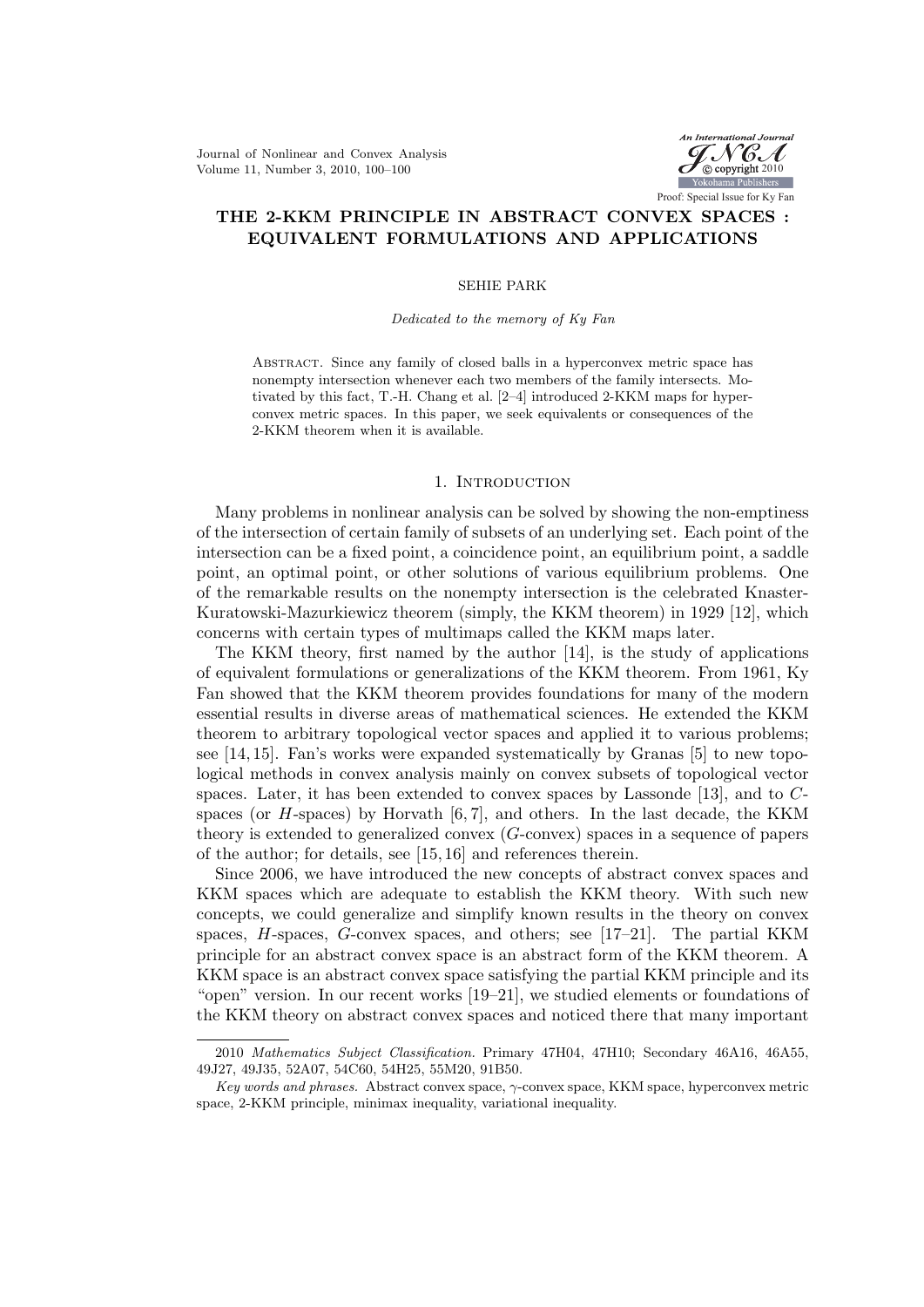results therein are closely related to KKM spaces or spaces satisfying the partial KKM principle. Moreover, a number of such results are equivalent to each other.

On the other hand, it is well-known that any family of closed balls in a hyperconvex metric space has a nonempty intersection whenever each two members of the family intersects. Motivated by this fact, recently,  $T.-H$ . Chang et al.  $[2-4]$ introduced 2-KKM maps and generalized 2-KKM maps on metric spaces and the family 2-KKM(X,Y) of maps defined on a metric space, and then obtained a 2-KKM theorem, a fixed point theorem without compactness condition, some minimax inequalities, and other results for hyperconvex metric spaces.

It is also well-known that any KKM type theorem is equivalent to the Fan type matching theorem, the Fan-Browder type fixed point theorem, the Fan type minimax inequality, and others. Each of such equivalents has many applications in various fields. Similarly, from the 2-KKM theorem, we can establish the basic theory of 2-KKM maps. More precisely, in this paper, we introduce new  $\gamma$ -convex spaces more general than hyperconvex metric ones and obtain equivalents or consequences of the 2-KKM theorem on such new spaces.

## 2.  $\gamma$ -CONVEX SPACES

Multimaps are also called simply maps. Let  $\langle D \rangle$  denote the set of all nonempty finite subsets of a set  $D$ . Recall the following in  $[17-21]$ :

**Definition 2.1.** An *abstract convex space*  $(E, D; \Gamma)$  consists of a topological space E, a nonempty set D, and a multimap  $\Gamma : \langle D \rangle \to E$  with nonempty values  $\Gamma_A :=$  $\Gamma(A)$  for  $A \in \langle D \rangle$ .

For any  $D' \subset D$ , the Γ-convex hull of D' is denoted and defined by

$$
\operatorname{co}_{\Gamma} D' := \bigcup \{ \Gamma_A \mid A \in \langle D' \rangle \} \subset E.
$$

A subset X of E is called a  $\Gamma$ -convex subset of  $(E, D; \Gamma)$  relative to  $D'$  if for any  $N \in \langle D' \rangle$ , we have  $\Gamma_N \subset X$ , that is,  $\text{co}_{\Gamma} D' \subset X$ .

In case  $E = D$ , let  $(E; \Gamma) := (E, E; \Gamma)$ .

Example. We gave lots of examples of abstract convex spaces in [18–21].

**Definition 2.2.** Let  $(E, D; \Gamma)$  be an abstract convex space. If a map  $G: D \to E$ satisfies

$$
\Gamma_A \subset G(A) := \bigcup_{y \in A} G(y) \quad \text{for all } A \in \langle D \rangle,
$$

then  $G$  is called a KKM map.

The following are new:

**Definition 2.3.** A  $\gamma$ -convex space  $(E, D; \gamma)$  consists of a topological space E, a nonempty set D, and a multimap  $\gamma : D \times D \to E$  with nonempty values  $\gamma(a, b)$  for any  $a, b \in D$ .

For any  $D' \subset D$ , the  $\gamma$ -convex hull of D' is denoted and defined by

$$
\operatorname{co}_{\gamma} D' := \bigcup \{ \gamma(a, b) \mid a, b \in D' \} \subset E.
$$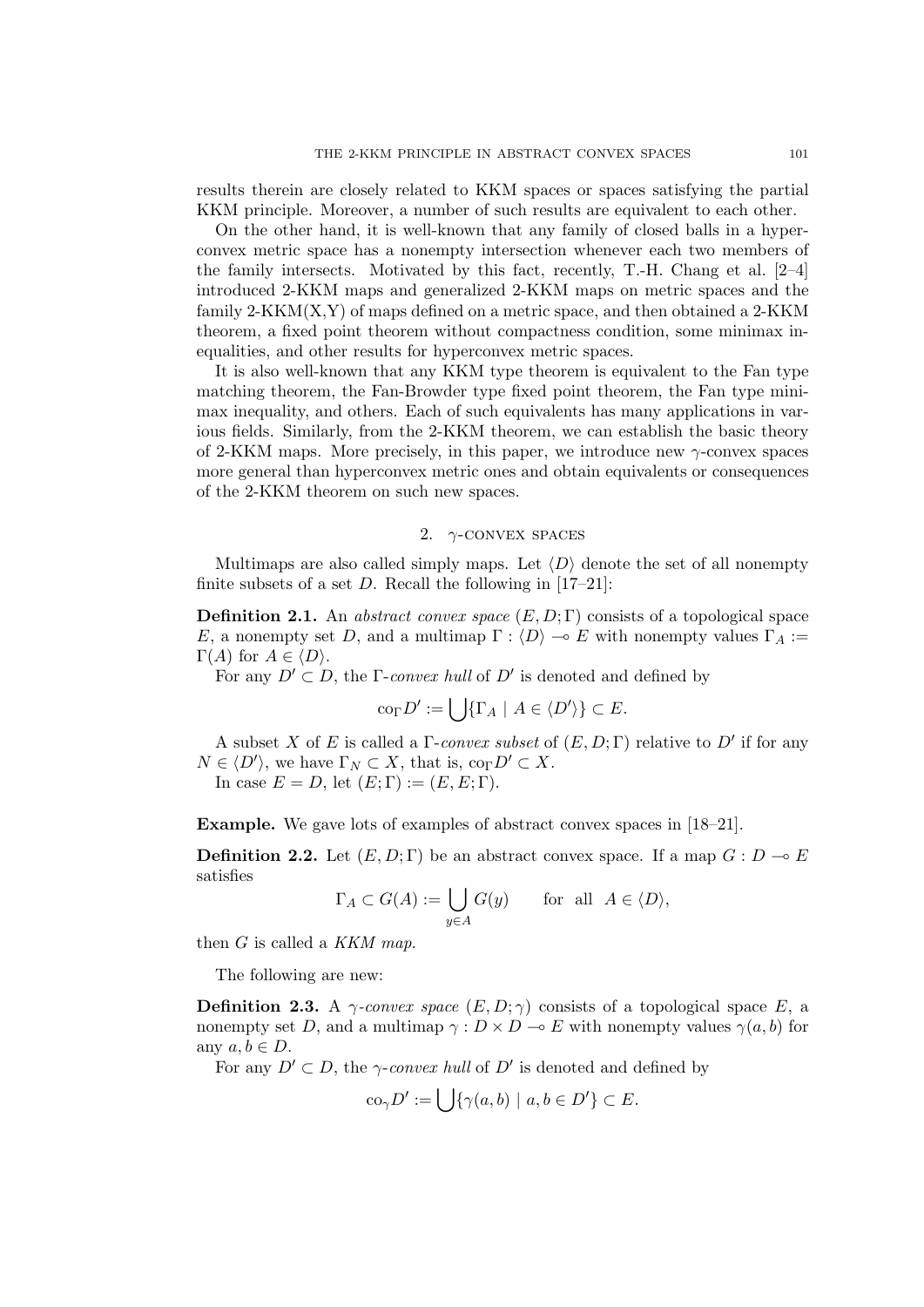A subset X of E is called a  $\gamma$ -convex subset of  $(E, D; \gamma)$  relative to D' if for any  $a, b \in D'$ , we have  $\gamma(a, b) \subset X$ , that is,  $\text{co}_{\gamma} D' \subset X$ .

In case  $E \supset D$ , let  $(E \supset D; \gamma) := (E, D; \gamma)$  and let  $(E; \gamma) := (E, E; \gamma)$ .

**Example.** (1) Every abstract convex space  $(E, D; \Gamma)$  is a  $\gamma$ -convex space with  $\gamma(a, b) := \Gamma\{a, b\}$  for any  $a, b \in D$ .

(2) Suppose that X is a closed convex subset of a complete  $\mathbb{R}$ -tree H, and for each  $A \in \langle X \rangle$ ,  $\Gamma_A := conv_H(A)$ , where  $conv_H(A)$  is the intersection of all closed convex subsets of H that contain A; see Kirk and Panyanak [11]. Let  $\gamma(a, b) := conv_H\{a, b\}$ for  $a, b \in X$ . Then  $(H \supset X; \gamma)$  is a  $\gamma$ -convex space.

**Definition 2.4.** Let  $(E, D; \gamma)$  be a  $\gamma$ -convex space. If a map  $G: D \to E$  satisfies

 $\gamma(a, b) \subset G(a) \cup G(b)$  for any  $a, b \in D$ ,

then  $G$  is called a 2-KKM map.

**Definition 2.5.** For a  $\gamma$ -convex space  $(E, D; \gamma)$  and a given family  $\mathcal{F}(E)$  of nonempty subsets of E, the 2-KKM principle with respect to  $\mathcal{F}(E)$  is the statement that, for any 2-KKM map  $G: D \to \mathcal{F}(E)$ , the family  $\{G(y)\}_{y \in D}$  has the nonempty intersection.

**Example.** (1) For any  $\gamma$ -convex space  $(E, D; \gamma)$ , let  $\mathcal{F}(E) := \{E\}$ . Then the 2-KKM principle holds.

(2) Later we will see that a hyperconvex  $\gamma$ -metric space  $(E, D; \gamma)$  satisfies the 2-KKM principle with respect to the family  $\mathcal{A}(E)$  of admissible sets; see Section 3, Theorem 3.10.

In our recent works [19–21], we studied elements or foundations of the KKM theory on abstract convex spaces and noticed there that many important results therein are related to the KKM principle. Motivated by this situation, we will seek consequences of the 2-KKM principle when it is available.

### 3. 2-KKM maps in metric spaces

Let  $(M, d)$  be a metric space. Motivated by [9] and others, for a bounded subset  $A \subset M$ , we set

 $ad(A) := \bigcap \{B \mid B \text{ is a closed ball such that } A \subset B\}.$ 

 $\mathcal{A}(M) := \{A \subset M \mid A = \text{ad}(A)\}, \text{ i.e., } A \in \mathcal{A}(M) \text{ iff } A \text{ is an intersection of closed }$ balls. In this case we will say A is an admissible subset of M.

For  $x \in M$  and  $\varepsilon > 0$ , let

$$
B(x,\varepsilon) := \{ y \in M \mid d(x,y) \le \varepsilon \} \text{ and } N(x,\varepsilon) := \{ y \in M \mid d(x,y) < \varepsilon \}.
$$

We introduce new definitions:

**Definition 3.1.** A triple  $(M, D; \Gamma)$  is called simply a *metric space* if  $(M, d)$  is a metric space, D is a nonempty set, and  $\Gamma : \langle D \rangle \to \mathcal{A}(M)$  is a map having admissible values.

A Γ-convex subset of  $(M, D; \Gamma)$  relative to some  $D' \subset D$  is said to be *subadmissible* by some authors.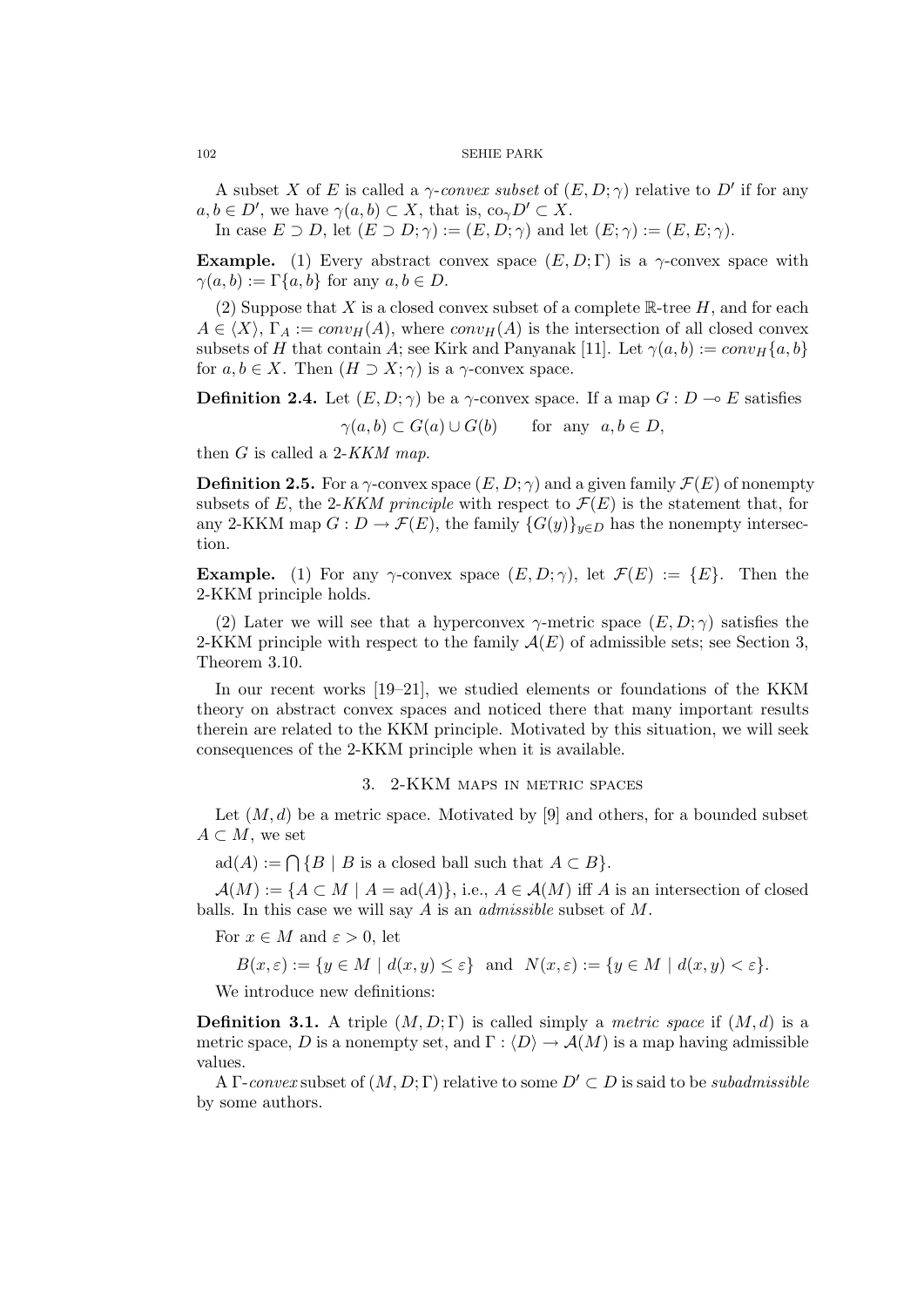**Example.** For any metric space  $(M, d)$ , we give examples of metric spaces  $(M, D; \Gamma)$ and KKM maps on them.

(1) For any nonempty set  $D \subset M$ , we have  $(M \supset D; \Gamma)$  where  $\Gamma_A := \text{ad}(A)$  for each  $A \in \langle D \rangle$ ; see [9]. A map  $G : D \to M$  is called a KKM map if  $\Gamma_A \subset G(A)$  for each  $A \in \langle D \rangle$ .

(2) Let D be a nonempty set. For each  $A := \{a_0, a_1, \ldots, a_n\} \in \langle D \rangle$ , choose a set  $B := \{x_0, x_1, \ldots, x_n\} \in \langle M \rangle$  and define  $\Gamma_A := \text{ad}(B)$ . Then  $(M, D; \Gamma)$  becomes a metric space. For this metric space, the so-called generalized  $qKKM$  mapping in [3] simply becomes a KKM map.

The following originates from [1].

**Definition 3.2.** A metric space  $(H, d)$  is said to be *hyperconvex* if

$$
\bigcap_{\alpha} B(x_{\alpha}, r_{\alpha}) \neq \emptyset
$$

for any collection  $\{B(x_{\alpha}, r_{\alpha})\}$  of closed balls in H for which  $d(x_{\alpha}, x_{\beta}) \leq r_{\alpha} + r_{\beta}$ .

**Example.** It is known that the space  $\mathbb{C}(E)$  of all continuous real functions on a Stonian space  $E$  (that is, extremally disconnected compact Hausdorff space) with the usual norm is hyperconvex, and that every hyperconvex real Banach space is a space  $\mathbb{C}(E)$  for some Stonian space E. Therefore,  $(\mathbb{R}^n, \| \cdot \|_{\infty})$ ,  $l^{\infty}$ , and  $L^{\infty}$  are concrete examples of hyperconvex metric spaces.

Results of Aronszajn and Panitchpakti [1] and Isbell [8] are combined in the following:

**Lemma 3.3.** A hyperconvex metric space is complete and (freely) contractible.

Lemma 3.4. An admissible subset of a hyperconvex metric space is hyperconvex.

**Definition 3.5.** An abstract convex space  $(H, D; \Gamma)$  is called simply a *hyperconvex* metric space if  $(H, d)$  is a hyperconvex metric space, D is a nonempty set, and  $\Gamma : \langle D \rangle \to \mathcal{A}(H)$  is a map having admissible values such that

 $A, B \in \langle D \rangle$ ,  $A \subset B$  implies  $\Gamma_A \subset \Gamma_B$ .

There should be no confusion between a hyperconvex metric space  $H = (H, d)$ and  $(H, D; \Gamma)$ . Note that every  $\Gamma_A$  is contractible and hence  $(H, D; \Gamma)$  becomes an H-space and a G-convex space.

Therefore, the KKM theory on hyperconvex metric spaces are simle consequences of the well-established  $H$ -space theory and  $G$ -convex space theory. For example, the following typical theorem follows from the corresponding one for G-convex spaces in [7]:

**Theorem 3.6.** Let  $(H, D; \Gamma)$  be a hyperconvex metric space and  $G: D \to H$  a map such that

(1) G has closed  $[resp., open]$  values; and

 $(2)$  G is a KKM map.

Then  $\{G(z)\}_{z\in D}$  has the finite intersection property. (More precisely, for each  $N \in \mathbb{Z}$ )  $\langle D \rangle$  with  $|N| = n + 1$ , we have  $\Gamma_N \cap \bigcap_{z \in N} G(z) \neq \emptyset$ .)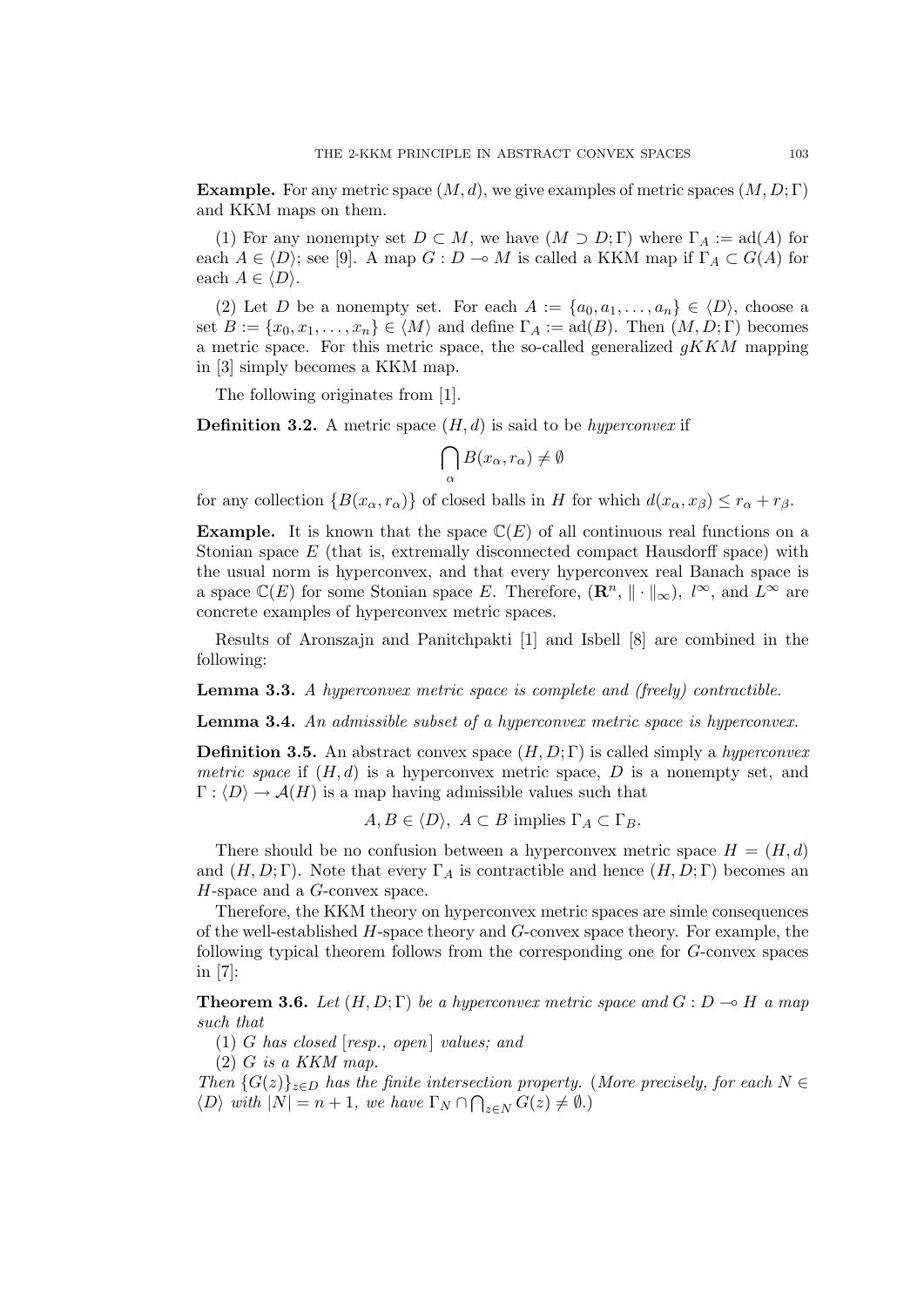Further, if<br>(3)  $\bigcap_{z \in A} \overline{G(z)}$  is compact for some  $A \in \langle D \rangle$ , then we have  $\bigcap_{z \in D} \overline{G(z)} \neq \emptyset$ .

Example. (1) As a consequence of Theorem 3.6, we obtain Khamsi's KKM theorem for a particular  $\Gamma$  and for particular KKM maps with finitely closed values; see [9]. In fact, by replacing the original topology of  $H$  by its finitely generated extension, we can eliminate "finitely".

(2) From Theorem 3.6, we obtain another particular forms in [2, Theorems 2 and 3], [3, Theorem 4], and [4, Theorem 2].

It is well-known that any family of closed balls in a hyperconvex metric space has nonempty intersection whenever each two members of the family intersects. More precisely, we have the following due to Penot [10, p.406]:

**Lemma 3.7.** Let  $(H,d)$  be a hyperconvex metric space and  $\{A_{\alpha}\}_{{\alpha}\in I} \subset \mathcal{A}(H)$ . If **Lemma 3.1.** Let  $(A, a)$  be a nyperconvex metric sport each  $\alpha, \beta \in I$ ,  $A_{\alpha} \cap A_{\beta} \neq \emptyset$ , then  $\bigcap_{\alpha \in I} A_{\alpha} \neq \emptyset$ .

Note that Lemma 3.7 simply tells that, for a family of admissible subsets of a hyperconvex metric space, the finite intersection property implies the whole intersection property.

We introduce another  $\gamma$ -convex spaces:

**Definition 3.8.** A  $\gamma$ -metric space  $(M, D; \gamma)$  consists of a metric space  $(M, d)$ , a nonempty set D, and a map  $\gamma : D \times D \to \mathcal{A}(M)$  such that  $\gamma(a, b) = \gamma(b, a)$  for  $a, b \in D$ .

Sometimes, we use the conventions  $(a, b) := \{a, b\}$  and  $\{a\} := a$ .

**Example.** (1) Any metric space  $(M, d)$  can be made into a  $\gamma$ -metric space  $(M, \gamma)$ by defining  $\gamma(x, y) := \text{ad}(\{x, y\})$  for  $x, y \in M$ .

(2) Any metric space  $(M, D; \Gamma)$  can be made into a  $\gamma$ -metric space  $(M, D; \gamma)$  by defining  $\gamma := \Gamma|_{D \times D} : D \times D \to \mathcal{A}(M)$ .

(3) Any hyperconvex metric space  $(H, D; \Gamma)$  is a  $\gamma$ -convex space  $(H, D; \gamma)$ , called a hyperconvex  $\gamma$ -metric space, with  $\gamma(a, b) = \Gamma\{a, b\}$  for  $a, b \in D$ .

**Definition 3.9.** For a  $\gamma$ -metric space  $(M, D; \gamma)$ , a map  $G : D \multimap M$  is called a 2-KKM map if

 $\gamma(a, b) \subset G(a) \cup G(b)$  for each  $a, b \in D$ .

Example. Our definition of 2-KKM maps unifies various similar ones in [2–4].

(1) [2, 4] Let M be a metric space and  $X \subset M$ . A map  $G : X \to M$  is called a 2-KKM map if for each  $x_1, x_2 \in X$ ,

 $x_1 \in G(x_1)$ ,  $x_2 \in G(x_2)$ , and  $ad(\{x_1, x_2\}) \subset G(x_1) \cup G(x_2)$ .

This reduces to our definition by putting  $D := X$  and  $\gamma(x, y) := \text{ad}(\{x, y\}).$ 

(2) [2, 4] Let X be a nonempty set and Y a metric space. A map  $G: X \to Y$  is called a generalized 2-KKM map if for each  $x_1, x_2 \in X$ , there exists  $y_1, y_2 \in Y$  such that

 $y_1 \in G(x_1)$ ,  $y_2 \in G(x_2)$ , and  $\text{ad}(\{y_1, y_2\}) \subset G(x_1) \cup G(x_2)$ .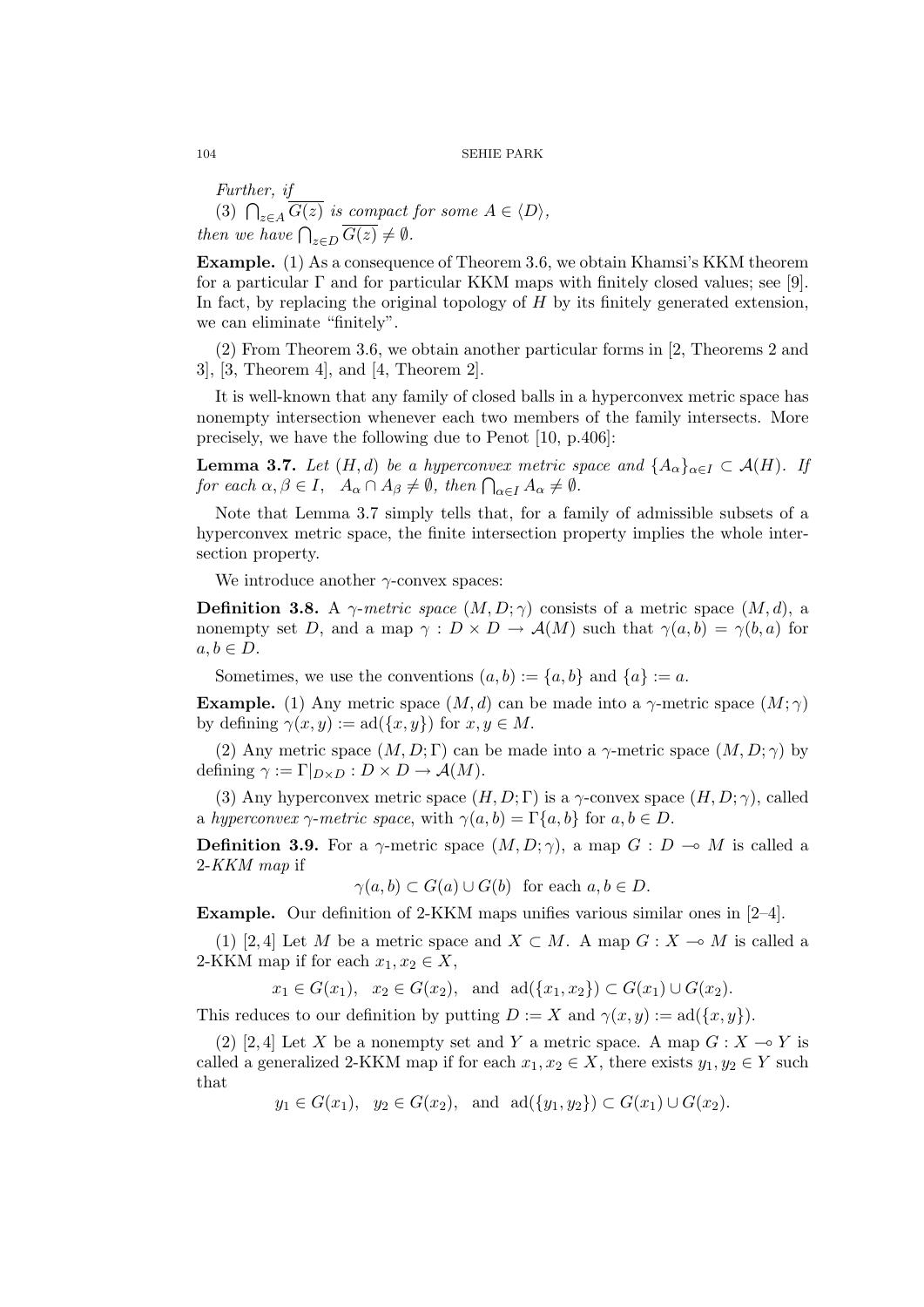This reduces to our 2-KKM map by putting  $D := X$ ,  $M := Y$ , and  $\gamma(x_1, x_2) :=$  $ad({y_1, y_2}).$ 

(3) [3] Let Z be a nonempty set and Y a metric space. A map  $G: Z \to Y$  is called a generalized  $2-gKKM$  map if for each  $z_1, z_2 \in Z$ , there exists  $y_1, y_2 \in Y$ such that

 $y_1 \in G(z_1)$ ,  $y_2 \in G(z_2)$ , and  $ad({y_1, y_2}) \subset G(z_1) \cup G(z_2)$ .

This definition is same to the preceding one.

The following is a 2-KKM theorem:

**Theorem 3.10.** Let  $(H, D; \Gamma)$  be a hyperconvex metric space. If  $G: D \to \mathcal{A}(H)$  is **Theorem 3.10.** Let  $(H, D; I)$  be a n<br>a 2-KKM map, then  $\bigcap_{z \in D} G(z) \neq \emptyset$ .

*Proof 1.* For any  $z_1, z_2 \in D$ , let  $D' := \{z_1, z_2\}$ . Consider the hyperconvex metric space  $(H, D'; \Gamma')$  where  $\Gamma' := \Gamma|_{\langle D' \rangle}$ . Then  $G' := G|_{D'} : D' \to \mathcal{A}(H)$  is a KKM map. By Theorem 3.6, we have  $G(z_1) \cap G(z_2) = G'(z_1) \cap G'(z_2) \neq \emptyset$ . Since each  $G(z) \in \mathcal{A}(H)$ , by Lemma 3.7, we have the conclusion.

*Proof 2.* The hyperconvex metric space  $(H, D; \Gamma)$  can be regarded as a hyperconvex  $\gamma$ -metric space  $(H, D; \gamma)$  with  $\gamma(a, b) = \text{ad}(\{a, b\})$  for each  $a, b \in D$ . Since any element of  $A(H)$  is contractible by Lemma 3.3 and hence connected. Suppose that  $G(a) \cap G(b) = \emptyset$  for some  $a, b \in D$ . Since  $a \in G(a)$ ,  $b \in G(b)$ ,  $G(a)$  and  $G(b)$  are closed and  $\gamma(a, b) \in \mathcal{A}(H)$  is connected, it is impossible that  $\gamma(a, b) \subset G(a) \cup G(b)$ . Therefore  $G(a) \cap G(b) \neq \emptyset$  for all  $a, b \in D$ . Now we apply Lemma 3.7.

Note that Theorem 3.10 unifies the main results in [2, Theorem 4], [3, Theorem 5], and [4, Theorem 3].

**Corollary 3.11.** Let X be an admissible subset of a hyperconvex metric space ( $H \supset$  $X(\Gamma)$ . If  $G: X \to \mathcal{A}(X)$  is a 2-KKM map, then G has a fixed point.

*Proof.* By Lemma 3.4, X itself is a hyperconvex metric space. Hence  $\bigcap_{x \in X} G(x) \neq \emptyset$ by Theorem 3.10. Then any point in the intersection is fixed under  $G$ .

Remark. Any KKM map on a metric space  $(M, D; \Gamma)$  is 2-KKM. The converse does not hold; see [2].

**Question.** For a hyperconvex metric space  $(H, D; \Gamma)$ , is there any  $\mathcal{A}(H)$ -valued 2-KKM map  $G: D \to \mathcal{A}(H)$ , which is not a KKM map?

We have a partial solution to this problem:

**Theorem 3.12.** Let  $(H, D; \Gamma)$  be a hyperconvex metric space and  $G: D \to \mathcal{A}(H)$ a 2-KKM map. Then there is a hyperconvex metric space  $(H, D; \Gamma')$  for which G is a KKM map.

*Proof.* Since G is a 2-KKM map, by Theorem 3.10, there exists an  $x_* \in H$  such that  $x_* \in \bigcap_{z \in D} G(z)$ . Define a map  $\Gamma' : \langle D \rangle \to \mathcal{A}(H)$  by  $\Gamma'_A := \{x_*\}$  for each  $A \in \langle D \rangle$ . Then  $\tilde{\Gamma}_A^{\prime} \subset G(A)$  and hence G is a KKM map on the hyperconvex metric space  $(H, D; \Gamma').$ ).  $\Box$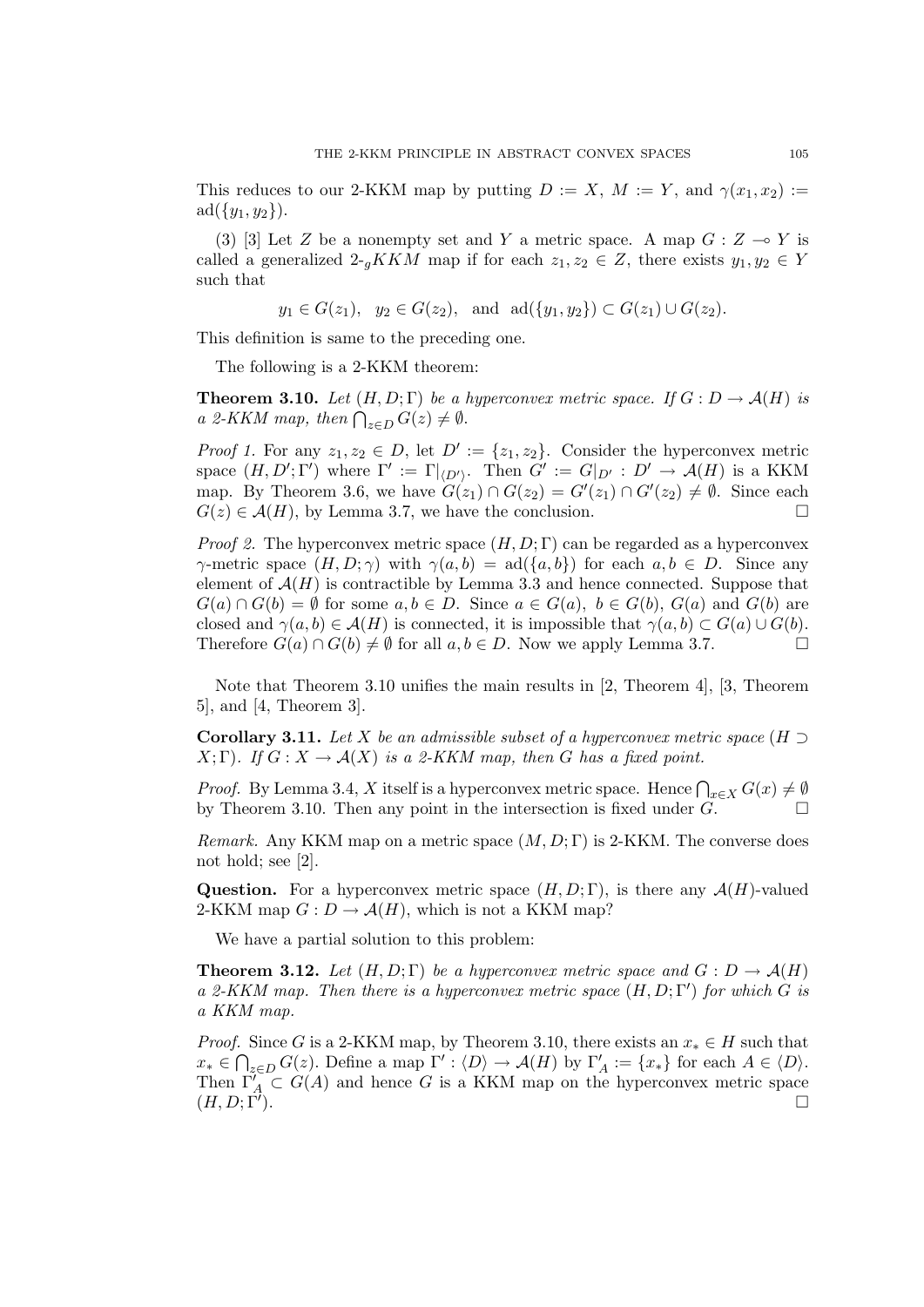Note that Theorem 3.10 follows from Theorems 3.6 and 3.12. Consequently, main results in  $[2-4]$  follow from our G-convex space theory.

## 4. Equivalents of the 2-KKM principle

For a  $\gamma$ -convex space  $(E, D; \gamma)$ , let  $\mathcal{F}(E)$  be a family of nonempty subsets of E. Consider the following statements:

(0) The 2-KKM principle. For any 2-KKM map  $G: D \to \mathcal{F}(E)$ , we have

$$
\bigcap_{z \in D} G(z) \neq \emptyset.
$$

(I) The matching property. Let  $S: D \to E$  be a map satisfying

 $(1.1)$  for each  $z \in D$ ,  $E \setminus S(z) \in \mathcal{F}(E)$ ; and (1.2)  $E = \bigcup_{z \in D} S(z)$ .

Then there exist  $a, b \in D$  such that

$$
\gamma(a,b)\cap S(a)\cap S(b)\neq\emptyset.
$$

(II) Another whole intersection property. Let  $S : D \multimap E$ ,  $T : E \multimap E$  be maps satisfying

(2.1) for each  $z \in D$ ,  $S(z) \in \mathcal{F}(E)$ ;

- (2.2) for each  $y \in E$ ,  $\operatorname{co}_{\gamma}(D \setminus S^-(y)) \subset E \setminus T^-(y)$ ; and
- $(2.3)$   $x \in T(x)$  for each  $x \in E$ .

(2.5)  $x \in I(x)$  for<br>Then  $\bigcap_{z \in D} S(z) \neq \emptyset$ .

(III) The geometric or the section property. Let  $A \subset D \times E$ ,  $B \subset E \times E$ maps satisfying

(3.1) for each  $z \in D$ ,  $\{y \in E \mid (z, y) \in A\} \in \mathcal{F}(E)$ ;

(3.2) for each  $y \in E$ ,  $\text{co}_{\gamma} \{z \in D \mid (z, y) \notin A\} \subset \{x \in E \mid (x, y) \notin B\}$ ; and

(3.3)  $(x, x) \in B$  for each  $x \in E$ .

Then there exists an  $x_0 \in E$  such that  $D \times \{x_0\} \subset A$ .

(IV) Another geometric property. For any sets  $A \subset D \times E$ ,  $B \subset E \times E$ satisfying

(4.1) for each  $z \in D$ ,  $\{y \in E \mid (z, y) \notin A\} \in \mathcal{F}(E)$ ;

(4.2) for each  $y \in E$ ,  $\text{co}_{\gamma} \{z \in D \mid (z, y) \in A\} \subset \{x \in E \mid (x, y) \in B\}$ ; and

$$
(4.3) D \times E \subset A.
$$

Then there exists an  $x_0 \in E$  such that  $(x_0, x_0) \in B$ .

(V) The Fan-Browder fixed point property. Let  $S: D \to E$ ,  $T: E \to E$  be maps satisfying

(5.1) for each  $z \in D$ ,  $E \setminus S(z) \in \mathcal{F}(E)$ ;

(5.2) for each  $y \in E$ ,  $\text{co}_\gamma S^-(y) \subset T^-(y)$ ; and

$$
(5.3) E = \bigcup_{z \in D} S(z).
$$

Then T has a fixed point  $x_0 \in E$ ; that is,  $x_0 \in T(x_0)$ .

(VI) Existence of maximal elements. Let  $S : E \to D$ ,  $T : E \to E$  be maps satisfying

(6.1) for each  $z \in D$ ,  $E \setminus S^{-}(z) \in \mathcal{F}(E)$ ;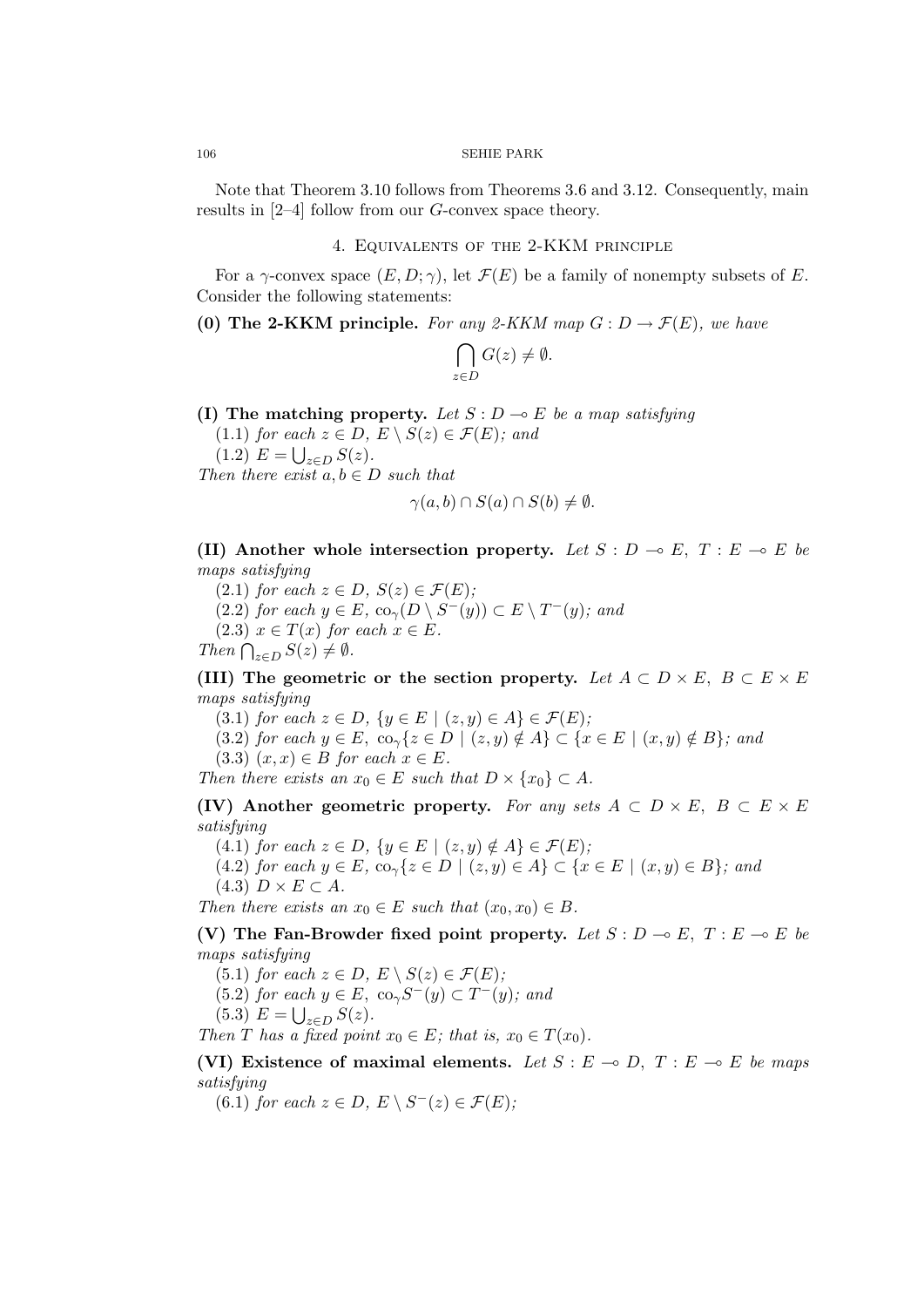(6.2) for each  $x \in E$ ,  $\text{co}_{\gamma}S(x) \subset T(x)$ ; and (6.3) for each  $x \in E$ ,  $x \notin T(x)$ . Then there exists an  $x \in E$  such that  $S(x) = \emptyset$ .

(VII) Analytic formulation. Let  $A \subset C$  be sets and  $\phi : D \times E \to C$  be a function such that

(7.1) for each  $a, b \in D$  and  $y \in \gamma(a, b)$ , we have  $\phi(a, y) \in A$  or  $\phi(b, y) \in A$ ; and (7.2) for each  $z \in D$ ,  $\{y \in E \mid \phi(z, y) \in A\} \in \mathcal{F}(E)$ .

Then there exists a  $y_0 \in E$  such that

$$
\phi(z, y_0) \in A \quad \text{for all } z \in D.
$$

(VIII) Minimax inequality. Let  $\phi : D \times E \to \overline{\mathbb{R}}$  be an extended real-valued function and  $\alpha \in \overline{\mathbb{R}}$  such that

(8.1) for each  $a, b \in D$  and  $y \in \gamma(a, b)$ ,  $\min{\{\phi(a, y), \phi(b, y)\}} \leq \alpha$ , and

(8.2) for each  $z \in D$ ,  $\{y \in E \mid \phi(z, y) \leq \alpha\} \in \mathcal{F}(E)$ .

Then (i) there exists a  $y_0 \in E$  such that

 $\phi(z, y_0) \leq \alpha$  for all  $z \in D$ ; and

(ii) if 
$$
E = D
$$
 and  $\alpha = \sup \{ \phi(x, x) \mid x \in E \}$ , then we have the minimax inequality:

$$
\inf_{y \in E} \sup_{x \in E} \phi(x, y) \le \sup_{x \in E} \phi(x, x).
$$

(IX) Analytic alternative. Let  $A, B \subset C$  sets and  $f : D \times E \to C$ ,  $g : E \times E \to C$ functions. Suppose that

(9.1) for each  $y \in E$ ,  $\text{co}_{\gamma} \{z \in D \mid f(z, y) \notin A\} \subset \{x \in E \mid g(x, y) \notin B\}$ ; and (9.2) for each  $z \in D$ , the set  $\{y \in E \mid f(z, y) \in A\} \in \mathcal{F}(E)$ .

Then either

(a) there exists a  $y_0 \in E$  such that  $f(z, y_0) \in A$  for all  $z \in D$ ; or

(b) there exists an  $\hat{x} \in E$  such that  $g(\hat{x}, \hat{x}) \notin B$ .

(X) Analytic alternative. Let  $\alpha, \beta \in \mathbb{R}$ , and  $f: D \times E \to \overline{\mathbb{R}}$ ,  $g: E \times E \to \overline{\mathbb{R}}$ extended real-valued functions. Suppose that

(10.1) for each  $y \in E$ ,  $\text{co}_{\gamma} \{z \in D \mid f(z, y) > \alpha\} \subset \{x \in E \mid g(x, y) > \beta\}$ , and (10.2) for each  $z \in D$ , the set  $\{y \in E \mid f(z, y) \leq \alpha\} \in \mathcal{F}(E)$ .

Then either

(a) there exists a  $y_0 \in E$  such that  $f(z, y_0) \leq \alpha$  for all  $z \in D$ ; or

(b) there exists an  $\hat{x} \in E$  such that  $g(\hat{x}, \hat{x}) > \beta$ .

(XI) Minimax inequality. Under the hypothesis of  $(X)$ , if

$$
\alpha = \beta = \sup\{g(x, x) \mid x \in E\},\
$$

then (c) there exists a  $y_0 \in E$  such that

$$
f(z,y_0) \le \sup_{x \in E} g(x,x) \quad \text{for all } z \in D; \text{ and}
$$

(d) we have the following minimax inequality

$$
\inf_{y \in E} \sup_{z \in D} f(z, y) \le \sup_{x \in E} g(x, x).
$$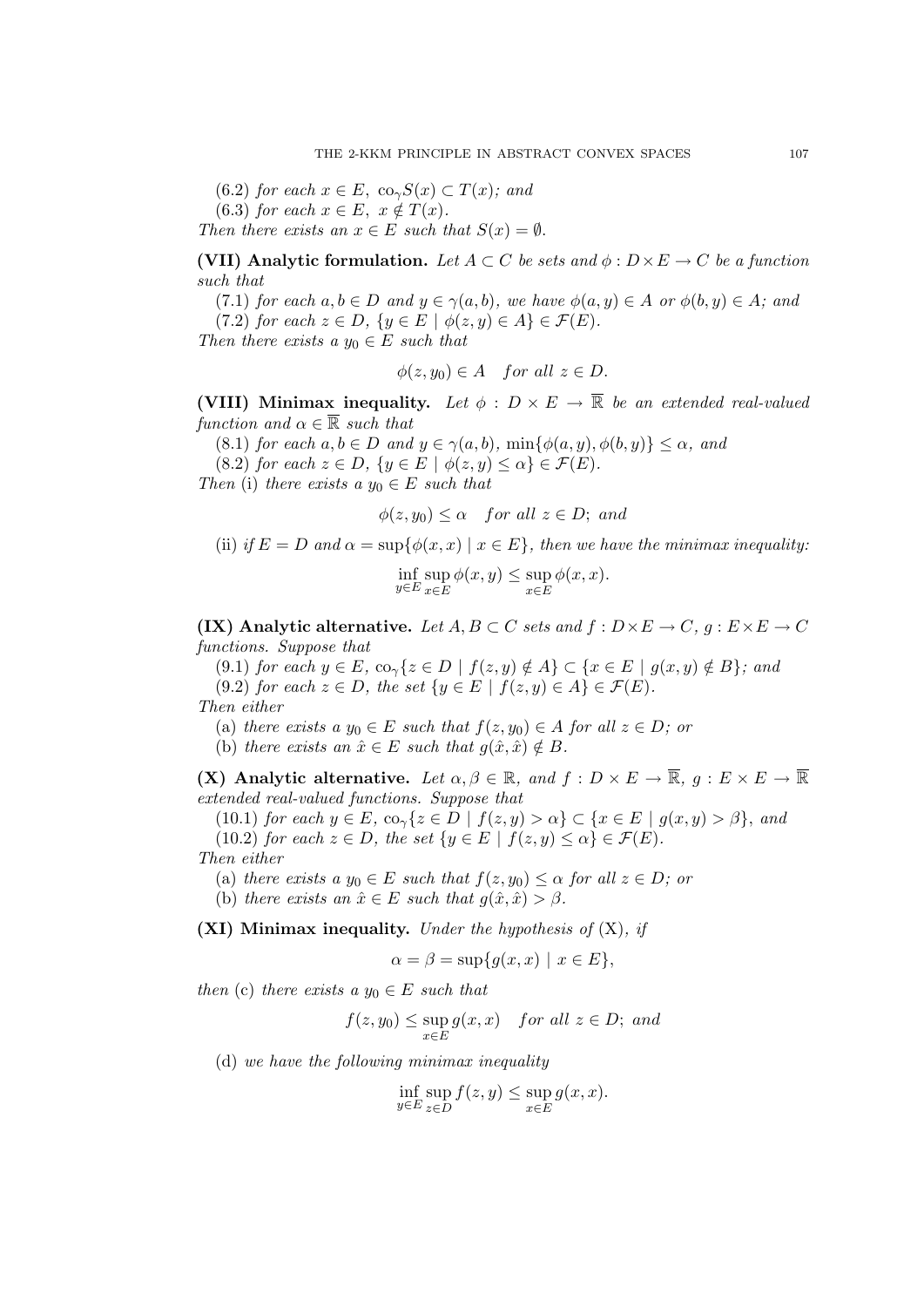Now we show that  $(0)-(XI)$  are mutually equivalent and hold for hyperconvex metric spaces:

**Theorem 4.1** (Characterizations of the 2-KKM principle). (1) For a  $\gamma$ -convex space  $(E, D; \gamma)$ , the statements (0)-(XI) are mutually equivalent.

(2) For a hyperconvex  $\gamma$ -metric space  $(E, D; \gamma)$  and the admissible class  $\mathcal{F}(E) :=$  $\mathcal{A}(E)$ , (0)-(XI) hold.

*Proof.* (0)  $\implies$  (I). Let  $G: D \multimap E$  be a map given by  $G(z) := E \setminus S(z) \in \mathcal{F}(E)$ for  $z \in D$ . Suppose, on the contrary to the conclusion, that for any  $a, b \in D$ , we have  $\gamma(a, b) \cap S(a) \cap S(b) = \emptyset$ ; that is,  $\gamma(a, b) \subset G(a) \cup G(b)$ . Then  $G : D \to \mathcal{F}(E)$ is a 2-KKM map. Since  $(E, D; \gamma)$  satisfies the 2-KKM principle (0), there exists a is a z-KKM map. Since  $(E, D; \gamma)$  satisfies the z-KKM principle (0), there exists a<br>  $\widehat{y} \in \bigcap_{z \in D} G(z) = \bigcap_{z \in D} (E \setminus S(z)) \neq \emptyset$ . Hence  $\widehat{y} \notin S(z)$  for all  $z \in D$ . This violates condition  $(1.2)$ .

(I)  $\implies$  (II). Suppose that  $\bigcap_{z \in D} S(z) = \emptyset$ , that is,  $E =$ S  $|z \in D(E \setminus S(z))$ . Then (1.1) and (1.2) are satisfied for  $E \setminus S(z)$  instead of  $S(z)$ . Hence, by (I), there exist  $a, b \in D$  and

$$
y_0 \in \gamma(a, b) \cap (E \setminus S(a)) \cap (E \setminus S(b)) \neq \emptyset.
$$

Since  $y_0 \in E \setminus S(z) \Leftrightarrow y_0 \notin S(z) \Leftrightarrow z \notin S^{-}(y_0)$  for  $z = a, b$ , we have  $\{a, b\} \subset$  $D \setminus S^-(y_0)$ . Since

$$
y_0 \in \gamma(a, b) \subset \text{co}_\gamma(D \setminus S^-(y_0)) \subset E \setminus T^-(y_0)
$$

by (2.2), we have  $y_0 \notin T^-(y_0)$  or  $y_0 \notin T(y_0)$ , which violates (2.3).

 $(H) \implies (III)$ . For each  $z \in D$ , let  $S(z) := \{y \in E \mid (z, y) \in A\}$ . Then  $(3.1) \implies$ (2.1). Moreover, for each  $x \in E$ , let  $T(x) := \{y \in E \mid (x, y) \in B\}$ . Then  $(3.2) \Rightarrow$  $(2.2)$ . Further  $(3.3) \Rightarrow (2.3)$ . Therefore, by (II), we have

$$
\bigcap_{z \in D} S(z) = \bigcap_{z \in D} \{ y \in E \mid (z, y) \in A \} \neq \emptyset.
$$

Hence there exists an  $x_0 \in E$  such that  $(z, x_0) \in A$  for all  $z \in D$ ; that is,  $D \times \{x_0\} \subset \{x_0\}$ A.

 $(III) \implies (IV)$ . Consider (III) replacing  $(A, B)$  by their respective complements  $(A^c, B^c)$ . Then (3.1) and (3.2) are satisfied by (4.1) and (4.2). Since (4.3) is the negation of the conclusion of (III), we should have the negation of (3.3). Therefore, the conclusion follows.

 $(IV) \implies (V)$ . Let A and B be the graphs of S and T, resp. Then  $(5.1)$  -  $(5.3)$ imply (4.1) - (4.3). Therefore, by (IV), there exists an  $x_0 \in E$  such that  $(x_0, x_0) \in B$ , that is, T has a fixed point  $x_0 \in E$ .

 $(V) \Longrightarrow$  (VI). Suppose that  $S(x) \neq \emptyset$  for all  $x \in E$ . Then E is covered by  $S^{-}(z)$ 's,  $z \in D$ . Consider (V) replacing  $S, T$  by  $S^-, T^-$ , resp. Then all of the requirements of (V) are satisfied. Therefore, there exists an  $x_0 \in E$  such that  $x_0 \in T^-(x_0)$  or  $x_0 \in T(x_0)$ . But this violates (6.3).

(VI)  $\Longrightarrow$  (0). Let  $G : D \multimap E$  be a 2-KKM map with  $\mathcal{F}(E)$  values. Suppose that  $\overline{a}$  $\sum_{z \in D} G(z) = \emptyset$ . Define a map  $S : E \multimap D$  by  $S^-(z) := E \setminus G(z)$  for  $z \in D$  and a map  $T : E \multimap E$  by  $\text{co}_{\gamma}S(x) = T(x)$  for each  $x \in E$ . Then the requirements (6.1)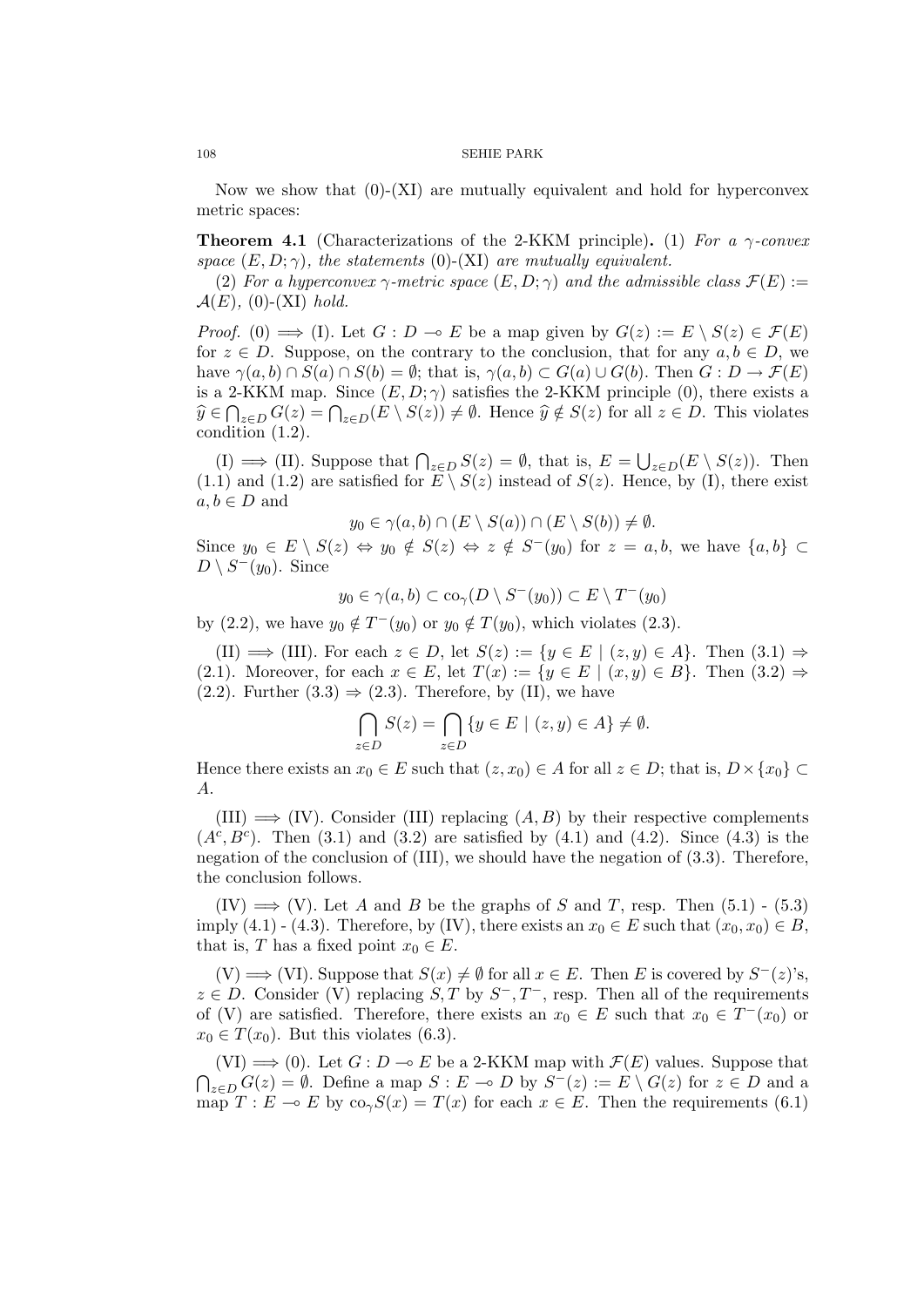and (6.2) hold. Moreover,  $\bigcap_{z \in D} G(z) = \emptyset$  implies that  $E =$ S  $_{z\in D} S^-(z)$ , which violates the conclusion of (VI). Hence there exists an  $x_0 \in E$  such that  $x_0 \in T(x_0)$ = co<sub> $\gamma$ </sub>S(x<sub>0</sub>). So, there exist  $a, b \in S(x_0)$  such that  $x_0 \in \gamma(a, b) \subset \text{co}_\gamma S(x_0)$ . Therefore,  $x_0 \in S^-(a) \cap S^-(b)$  or  $x_0 \notin G(a) \cup G(b)$ . Hence  $\Gamma\{a, b\} \not\subset G(a) \cup G(b)$  and G is not a 2-KKM map, a contradiction. Therefore  $(E, D; \gamma)$  satisfies the KKM principle (0).

(0)  $\implies$  (VII). Let  $G(z) := \{y \in E \mid \phi(z, y) \in A\} \in \mathcal{F}(E)$  for  $z \in D$  by (7.2). We show that  $(7.1)$  implies that G is a 2-KKM map. Suppose, on the contrary, that there exist  $a, b \in D$  such that  $\gamma(a, b) \not\subset G(a) \cup G(b)$ . Choose a  $y \in \gamma(a, b)$  such that  $y \notin G(a) \cup G(b)$ , whence  $\phi(z, y) \notin A$  for  $z = a, b$ . This contradicts (7.1). Therefore, by (0), there exists a  $y_0 \in E$  such that  $y_0 \in G(z)$  for all  $z \in D$ , that is,  $\phi(z, y_0) \in A$ for all  $z \in D$ .

(VII)  $\implies$  (VIII). Put  $A := [-\infty, \alpha]$  and  $C := \overline{\mathbb{R}}$ . Then (i) follows from (VII) and it is clear that (ii) follows from (i).

(VIII)  $\Longrightarrow$  (0). Define  $\phi: D \times E \to \overline{\mathbb{R}}$  by

 $\phi(z, y) := \begin{cases} 0 & \text{if } y \in G(z); \\ 0 & \text{if } y \in G(z); \end{cases}$ 1 otherwise

for  $(z, y) \in D \times E$ . Put  $\alpha = 0$  in (VIII). Since  $G : D \to \mathcal{F}(E)$  is a 2-KKM map, we have (8.1). In fact, for each  $a, b \in D$  and a  $y \in \gamma(a, b)$ , we have  $y \in \gamma(a, b) \subset$  $G(a) \cup G(b)$  and hence  $y \in G(a)$  or  $y \in G(b)$ . Then  $\phi(a, y) = 0$  or  $\phi(b, y) = 0$ , that is,  $\min{\lbrace \phi(z, y) \mid z = a, b \rbrace} = 0$ . Hence (8.1) holds. Note (8.2) holds since  ${y \in E \mid \phi(z, y) \leq 0} = G(z) \in \mathcal{F}(E)$  for each  $z \in D$ . Therefore, by (VIII), there exists a  $y_0 \in E$  such that  $\phi(z, y_0) = 0$  for all  $z \in D$ ; that is,  $y_0 \in \bigcap \{G(z) \mid z \in D\}$ . Therefore (0) holds.

(VII)  $\implies$  (IX). Assume that (b) does not hold, that is,  $g(x, x) \in B$  for all  $x \in E$ . Then (9.1) implies (7.1). In fact, suppose that there exist  $a, b \in D$  and a  $y \in \gamma\{a, b\}$  such that  $f(a, y), f(b, y) \notin A$ , that is,  $a, b \in \{z \in D \mid f(z, y) \notin A\}$ . Hence, by (9.1), we have  $\gamma(a, b) \subset \{x \in E \mid g(x, y) \notin B\}$ . Since  $y \in \gamma(a, b)$ , we have  $g(y, y) \notin B$ , which contradicts our assumption. Now, by (VII) with  $\phi = f$ , we have the conclusion (a).

 $(IX) \implies (X)$ . Put  $C := \overline{\mathbb{R}}, A := [-\infty, \alpha],$  and  $B := [-\infty, \beta]$  in  $(IX)$ .

 $(X) \Longrightarrow (XI)$ . Clear.

 $(XI) \Longrightarrow (II)$ . Define real-valued functions  $f: D \times E \to \mathbb{R}$  and  $g: E \times E \to \mathbb{R}$  by

$$
f(z, y) := \begin{cases} 0 & \text{if } y \in S(z); \\ 1 & \text{otherwise} \end{cases}
$$

for  $(z, y) \in D \times E$  and

$$
g(x,y) = \begin{cases} 0 & \text{if } y \in T(x); \\ 1 & \text{otherwise} \end{cases}
$$

for  $(x, y) \in E \times E$ . Put  $\alpha = \beta = 0$ . Then  $(2.1)$  clearly implies  $(10.2)$ . We claim that (2.2) implies (10.1). In fact, for any  $y \in E$ ,  $a, b \in \{z \in D \mid f(z, y) > 0\} = \{z \in E \}$  $D | f(z, y) = 1$  =  $D \setminus S^-(y)$  implies  $\gamma(a, b) \subset E \setminus T^-(y) = \{x \in E | g(x, y) = 1\}$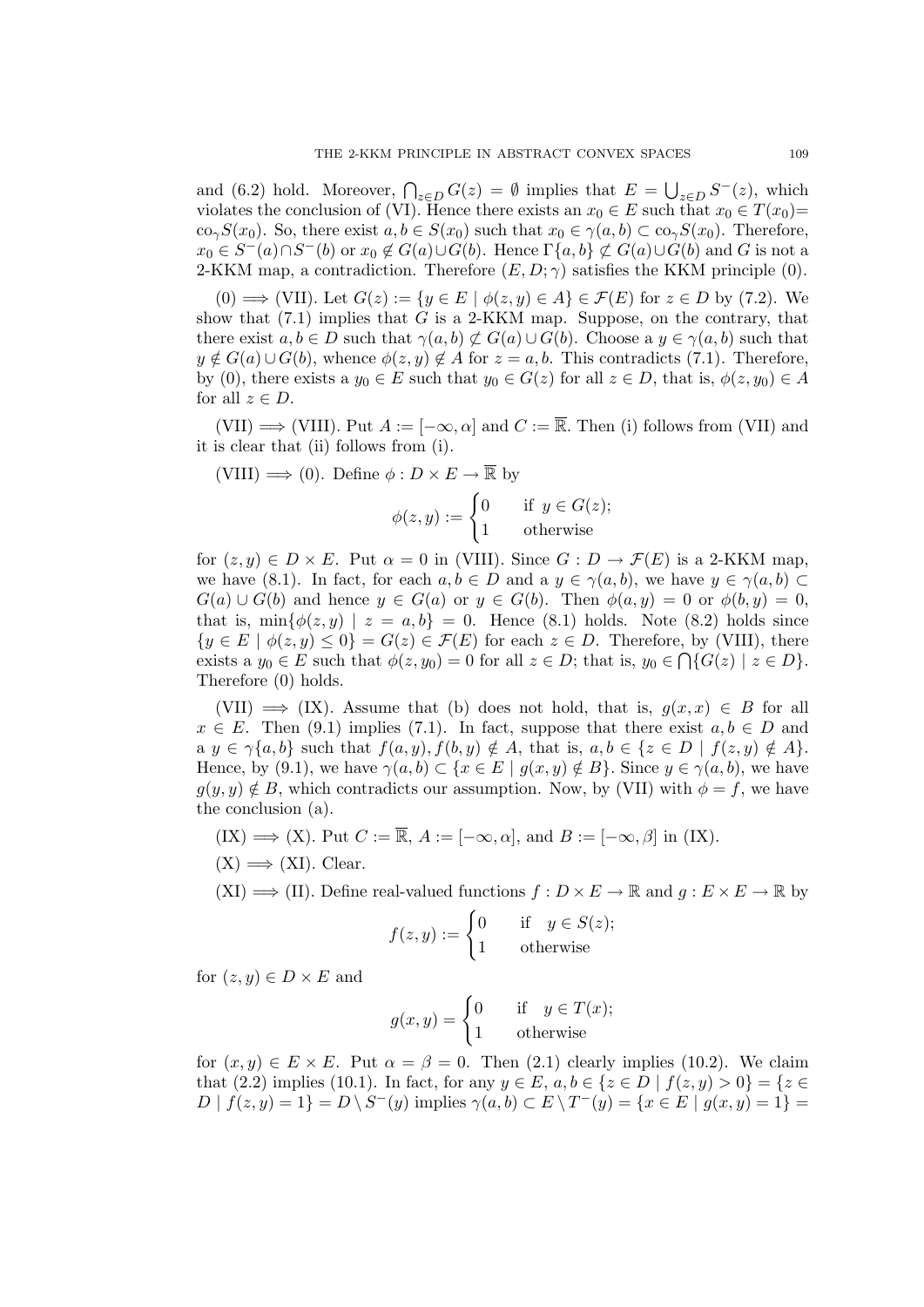${x \in E \mid q(x,y) > 0}$ . Hence (10.1) holds. Moreover, (2.3) implies  $q(x,x) = 0$  for all  $x \in E$  by the definition of g, that is,  $\sup\{g(x, x) \mid x \in E\} = 0$ . Therefore, by (XI), there exists a  $y_0 \in E$  such that

$$
f(z, y_0) \le \sup_{x \in E} g(x, x) = 0 \quad \text{for all } z \in D.
$$

Hence  $f(z, y_0) = 0$  for all  $z \in D$ , that is,  $y_0 \in S(z)$  for all  $z \in D$ . Therefore,

$$
\bigcap \{ S(z) \mid z \in D \} \neq \emptyset.
$$

This completes our proof of Theorem 4.1.  $\Box$ 

## 5. Applications of the particular 2-KKM principle

In this section, for the particular case  $X := E = D$ , we consider further properties of  $\gamma$ -convex spaces  $(X; \gamma)$  satisfying the 2-KKM principle. We are mainly concerned with minimax inequalities and variational inequalities.

Recall that an extended real-valued function  $f: X \to \overline{\mathbb{R}}$ , where X is a topological space, is lower [resp., upper] semicontinuous (l.s.c.) [resp., u.s.c.] if  $\{x \in X : f(x) >$  $r\}$  [resp.,  $\{x \in X \mid f(x) < r\}$ ] is open for each  $r \in \overline{\mathbb{R}}$ .

Similarly, for a  $\gamma$ -convex spaces  $(X; \gamma)$  and a family  $\mathcal{F}(X)$  of nonempty subsets of E, a function  $f: X \to \overline{\mathbb{R}}$  is said to be  $\mathcal{F}(X)$ -l.s.c. if  $\{x \in X \mid f(x) \le r\} \in \mathcal{F}(X)$ for each  $r \in \overline{\mathbb{R}}$ . Alternatively,  $\mathcal{F}(X)$ -u.s.c. is also defined.

For a  $\gamma$ -convex space  $(X \supset D; \gamma)$ , an extended real-valued function  $f: X \to \overline{\mathbb{R}}$ is said to be quasiconcave [resp., quasiconvex] if  $\{x \in X \mid f(x) > r\}$  [resp.,  $\{x \in$  $X \mid f(x) < r$ } is  $\gamma$ -convex for each  $r \in \overline{\mathbb{R}}$ .

Consider the following statements for  $\gamma$ -convex spaces  $(X; \gamma)$  satisfying the 2-KKM principle (0) with respect to a family  $\mathcal{F}(X)$  of nonempty subsets of X:

(XII) Minimax inequality. Let  $f, g: X \times X \to \overline{\mathbb{R}}$  be extended real-valued functions and  $\alpha, \beta \in \overline{\mathbb{R}}$ . Suppose that

(12.1) for each  $y \in X$ ,  $\text{co}_{\gamma} \{x \in X \mid f(x, y) > \alpha\} \subset \{x \in X \mid g(x, y) > \beta\}$ , and (12.2) for each  $x \in X$ ,  $\{y \in X \mid f(x,y) \leq \alpha\} \in \mathcal{F}(X)$ .

Then (a) there exists a  $y_0 \in X$  such that

$$
f(x, y_0) \le \alpha \quad \text{for all } x \in X; \text{ and}
$$

(b) we have the following minimax inequality

$$
\inf_{y \in X} \sup_{x \in X} f(x, y) \le \sup_{x \in X} g(x, x).
$$

(XIII) Minimax inequality. Let  $f, g: X \times X \to \overline{\mathbb{R}}$  be functions and  $\alpha \in \mathbb{R}$  such that

(13.1) for any  $x, y \in X$ ,  $f(x, y) \le g(x, y)$  and  $g(x, x) \le \alpha$ ;

(13.2) for each  $x \in X$ ,  $\{y \in X \mid f(x, y) \leq \alpha\} \in \mathcal{F}(X)$ ; and

(13.3) for each  $y \in X$ ,  $\{x \in X \mid g(x,y) > \alpha\}$  is  $\gamma$ -convex on X.

Then (i) there exists a  $y_0 \in X$  such that

$$
f(x, y_0) \le \alpha \quad \text{for all} \quad x \in X;
$$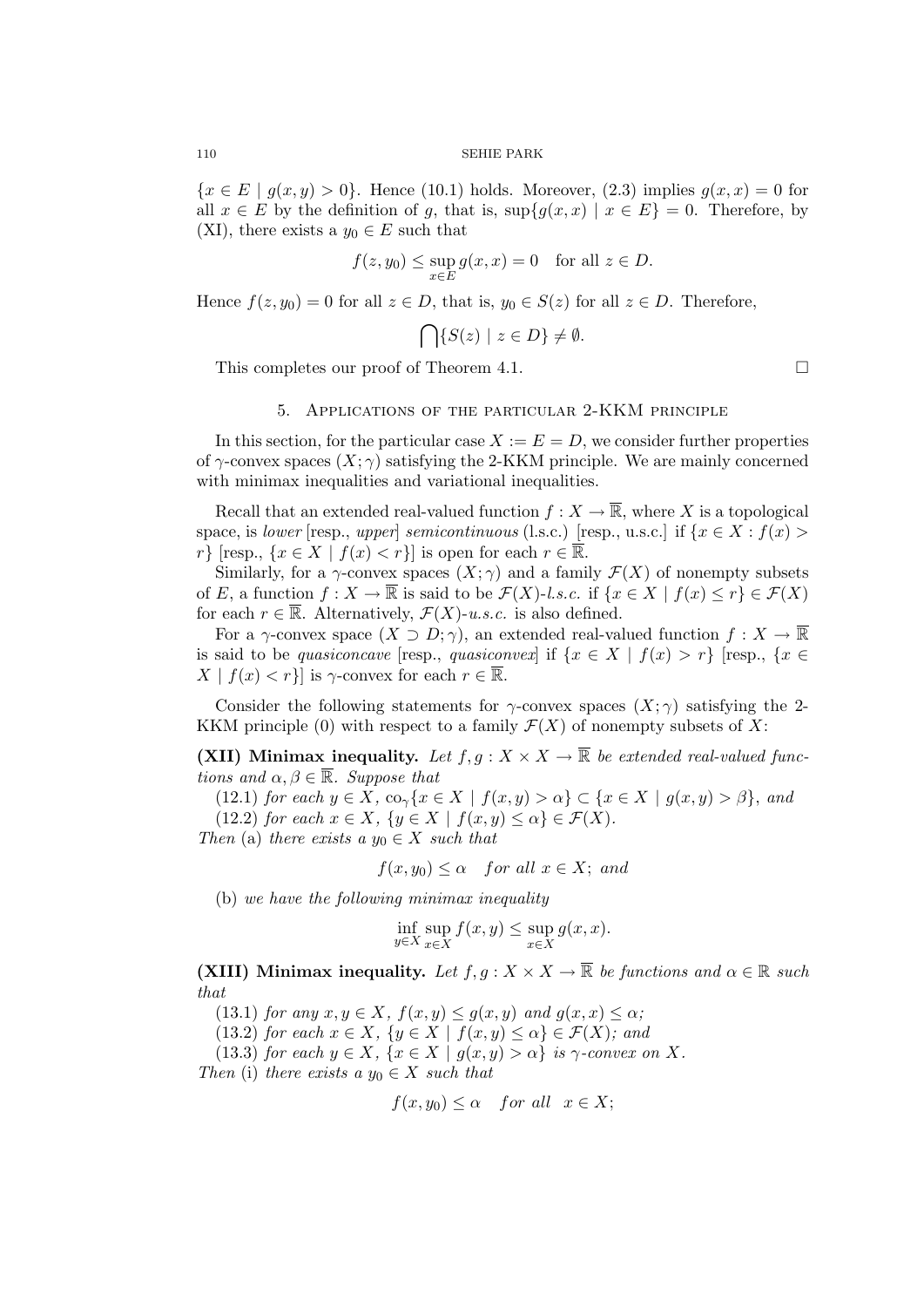(ii) if 
$$
\alpha := \sup_{x \in X} g(x, x)
$$
, then

$$
\inf_{y \in X} \sup_{x \in X} f(x, y) \le \sup_{x \in X} g(x, x).
$$

(XIV) Minimax inequality. Let  $f, g: X \times X \to \overline{\mathbb{R}}$  be functions such that

(14.1)  $f(x, y) \le g(x, y)$  for each  $(x, y) \in X \times X$ ,

(14.2) for each  $x \in X$ ,  $f(x, \cdot)$  is  $\mathcal{F}(X)$ -l.s.c.; and

(14.3) for each  $y \in X$ ,  $g(\cdot, y)$  is quasiconcave on E.

Then we have

$$
\inf_{y \in X} \sup_{x \in X} f(x, y) \le \sup_{x \in X} g(x, x).
$$

(XV) Variational inequality. Let  $p, q: X \times X \to \overline{\mathbb{R}}$  and  $h: X \to \mathbb{R}$  functions satisfying

(15.1)  $p(x, y) \leq q(x, y)$  for each  $(x, y) \in X \times X$ , and  $q(x, x) \leq 0$  for all  $x \in X$ ;

(15.2) for each  $x \in X$ ,  $p(x, \cdot) + h(\cdot)$  is  $\mathcal{F}(X)$ -l.s.c.; and

(15.3) for each  $y \in X$ ,  $q(\cdot, y) - h(\cdot)$  is quasiconcave on X. Then there exists a  $y_0 \in X$  such that

$$
p(x, y_0) + h(y_0) \le h(x) \quad \text{for all } x \in X.
$$

(XVI) Variational inequality. Let  $f, g: X \times X \to \overline{\mathbb{R}}$  be functions satisfying

(16.1) for any  $x, y \in X$ ,  $f(x, y) \le g(x, y)$ ;

(16.2) for each  $x \in X$ ,  $\{y \in X \mid f(x,y) \le f(y,y)\} \in \mathcal{F}(X)$ ; and

(16.3) for each  $y \in X$ ,  $\{x \in X \mid g(x,y) < g(y,y)\}$  is is  $\gamma$ -convex.

Then (i) there exists a  $y_0 \in X$  such that

 $f(x, y_0) \ge f(y_0, y_0)$  for all  $x \in X$ ; and

(ii) we have

$$
\sup_{y \in X} \inf_{x \in X} f(x, y) \ge \inf_{x \in X} f(x, x).
$$

(XVII) Variational inequality. Let  $f, g: X \times X \to \mathbb{R}$  be functions satisfying

(17.1)  $f \leq g$  on the diagonal  $\Delta := \{(x, x) \mid x \in X\}$  and  $g \leq f$  on  $(X \times X) \setminus \Delta$ ;

(17.2) for each  $x \in X$ ,  $y \mapsto g(y, y) - g(x, y)$  is  $\mathcal{F}(X)$ -l.s.c. on X; and

(17.3) for each  $y \in X$ ,  $x \mapsto f(x, y)$  is quasiconcave on X.

Then there exists a  $y_0 \in X$  such that

$$
f(y_0, y_0) \ge f(x, y_0) \quad \text{for all } x \in X.
$$

**Theorem 5.1.** (1) For a  $\gamma$ -convex space  $(X; \gamma)$  satisfying the 2-KKM principle (0) with  $X := E = D$ , the statements (XII)-(XVII) hold.

(2) For a hyperconvex  $\gamma$ -metric space  $(X; \gamma)$  and the admissible class  $\mathcal{F}(X) :=$  $\mathcal{A}(X)$ , (XII)-(XVII) hold.

*Proof.* (XII) The particular case (XI) for  $E = D = X$ .

 $(XIII) \leftarrow (XII)$ . Note that  $(13.1)$  and  $(13.3)$  imply  $(12.1)$  and that  $(13.2)$  implies (12.2). Therefore, by (XII) with  $\alpha = \beta$ , we have the conclusion (i). If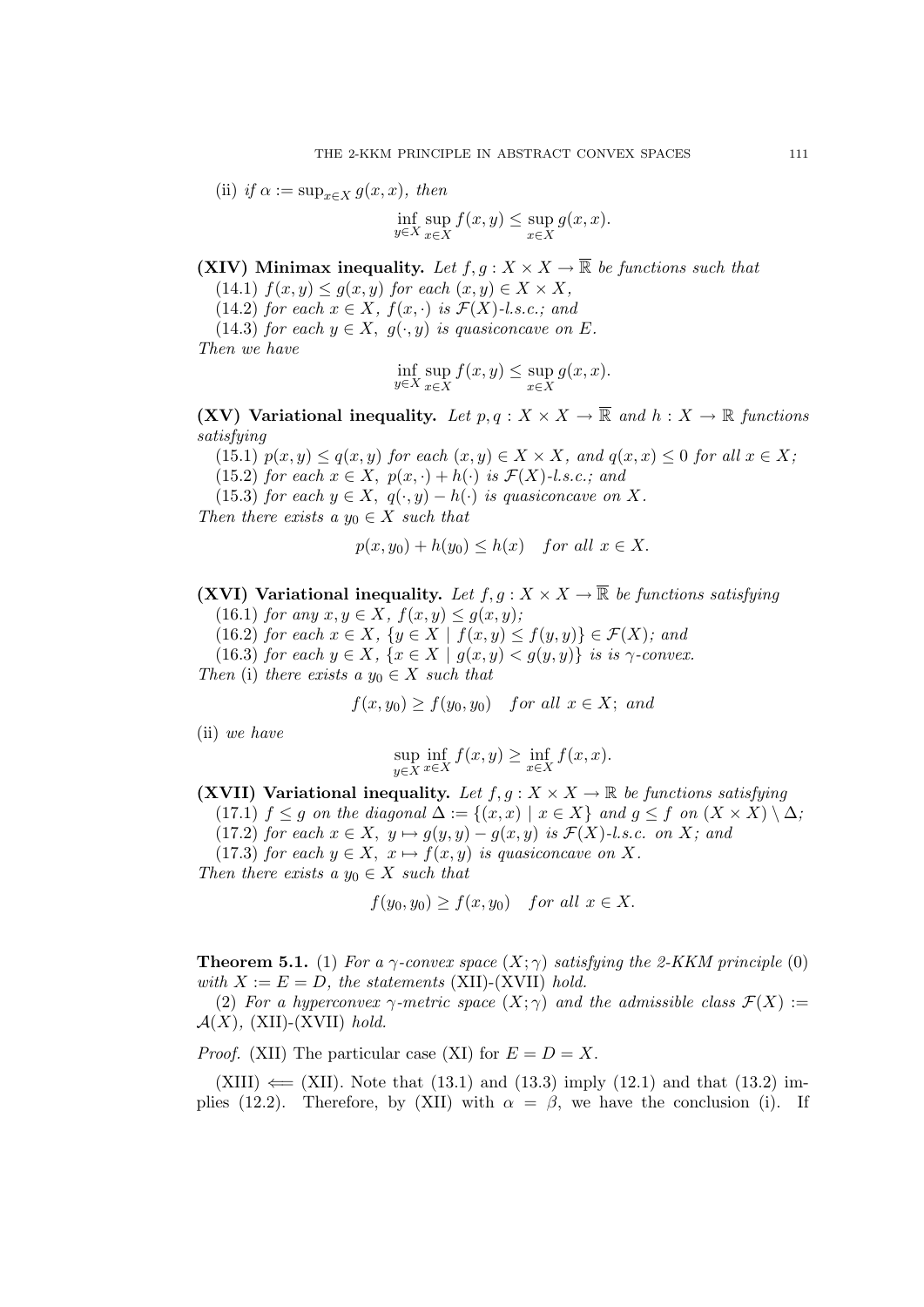$\sup_{x\in X} g(x,x) = +\infty$ , then the inequality in the conclusion (ii) holds automatically. If  $\alpha = \sup_{x \in X} g(x, x) < +\infty$ , then by (XII), we have the conclusion (ii).

 $(XIV) \leftarrow (XIII)$ . Clear.

 $(XV) \leftarrow (XIV)$ . Let

$$
f(x, y) := p(x, y) + h(y) - h(x), \ g(x, y) := q(x, y) + h(y) - h(x)
$$

for  $(x, y) \in X \times X$ . Then f and g satisfy the requirements of (XIII). Furthermore,  $g(x, x) = g(x, x) \leq 0$  for all  $x \in X$ . Therefore, by (XIV), the conclusion follows.

 $(XVI) \leftarrow (XIII)$ . In  $(XIII)$ , put  $\alpha = 0$  and replace  $f(x, y)$  and  $g(x, y)$  by  $f(y, y)$ −  $f(x, y)$  and  $g(y, y) - g(x, y)$ , resp. Then we have the conclusion.

(XVII) 
$$
\leftarrow
$$
 (XVI). Define  $p, q : X \times X \rightarrow \mathbb{R}$  by

$$
p(x, y) := f(y, y) - f(x, y), \ q(x, y) := g(y, y) - g(x, y).
$$

Then (1)  $p(x, y) \leq q(x, y)$  and  $q(x, x) = 0$  for all  $x, y \in X$  by (17.1). Moreover (2) for each  $x \in X$ ,  $\{y \in X \mid p(x, y) \leq p(y, y)\} = \{y \in X \mid f(y, y) \leq f(x, y)\} \in \mathcal{F}(X)$ by (17.2). Further, for each  $y \in X$ ,  $\{x \in X \mid q(x,y) < q(y,y)\} = \{x \in X \mid g(y,y) <$  $g(x, y)$  is  $\gamma$ -convex by (17.3). Therefore, by (XVI) with  $(p, q)$  instead of  $(f, g)$ , we have a  $y_0 \in X$  such that  $p(x, y_0) \geq p(y_0, y_0)$  for all  $x \in X$ . Note that

$$
p(x, y_0) \ge p(y_0, y_0) \Leftrightarrow f(y_0, y_0) - f(x, y_0) \ge f(y_0, y_0) - f(y_0, y_0) = 0
$$
  

$$
\Leftrightarrow f(y_0, y_0) \ge f(x, y_0) \text{ for all } x \in X.
$$

This completes the proof of Theorem 5.1.  $\Box$ 

Remark. From (XV) or (XVII) we can obtain the Fan type best approximation theorems.

### 6. Further results related to the 2-KKM principle

In this section, we show that our results can be applied to those in  $[2-4]$ :

**Theorem 6.1** (A fixed point theorem). For any  $\gamma$ -convex space  $(E \supset D; \gamma)$  satisfying the 2-KKM principle with respect to a family  $\mathcal{F}(E)$ , any 2-KKM map G:  $D \to \mathcal{F}(E)$  has a fixed point.

*Proof.* By the 2-KKM principle, we have  $\bigcap_{z \in D} G(z) \neq \emptyset$ . Hence any point in  $\bigcap_{z\in D} G(z)$  is a fixed point of G.

**Corollary 6.2** ( [2, Theorem 5]). Let X be an admissible subset of a hyperconvex metric space M and  $F : X \multimap X$  be a generalized 2-KKM map with admissible values. Then F has a fixed point.

Proof. Note that X itself is a hyperconvex metric space by Lemma 3.4. Hence it satisfies the 2-KKM principle with respect to the admissible family  $\mathcal{A}(X)$ . Moreover,  $F$  is a 2-KKM map (see Example  $(2)$  just before Theorem 3.10). Now, by Theorem 6.1,  $F$  has a fixed point.

**Corollary 6.3** ( [2, Corollary 1]; [4, Corollary 1]). Let X be a nonempty subset of a hyperconvex metric space M and  $F : X \to \mathcal{A}(X)$  be a generalized 2-KKM map. Then F has a fixed point.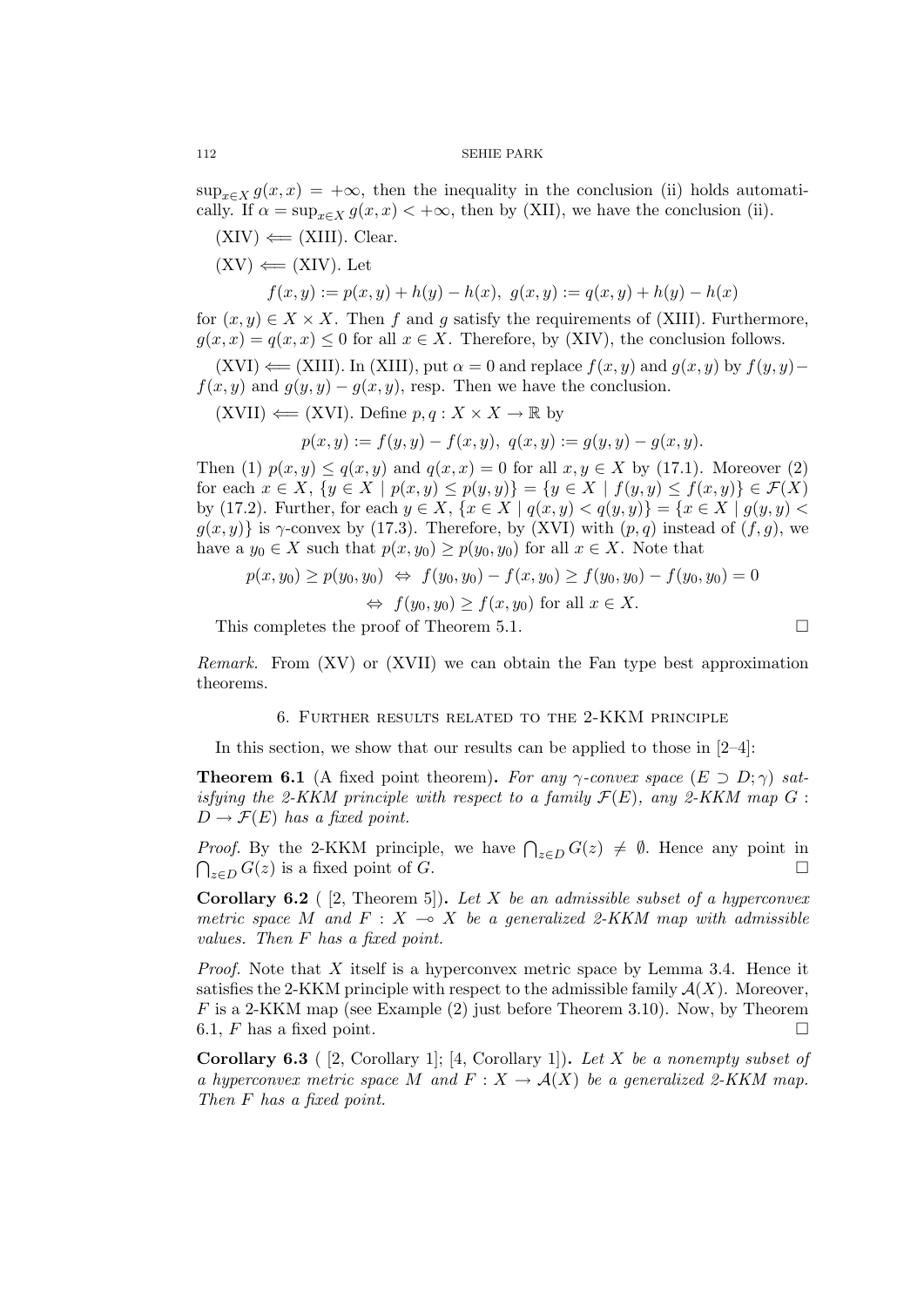*Proof.* Note that any closed ball  $B_X(x,\varepsilon)$  in X is  $B(x,\varepsilon) \cap X$ , the intersection of  $X$  and a closed ball in  $M$ .

**Theorem 6.4** (A minimax theorem). Let X be a hyperconvex metric space and  $f: X \times X \to \overline{\mathbb{R}}$  be an extended real-valued function and  $\alpha := \sup_{x \in X} \inf_{y \in X} f(x, y)$ such that

(1) for each  $a, b \in X$  and  $y \in \gamma(a, b)$ ,  $\min\{f(a, y), f(b, y)\} \leq \alpha$ , and

(2) for each  $x \in X$ ,  $\{y \in X \mid f(x, y) \leq \alpha\} \in \mathcal{A}(X)$ .

Then (i) there exists a  $y_0 \in X$  such that

 $f(x, y_0) \leq \alpha$  for all  $x \in X$ ; and

(ii) we have the minimax equality:

$$
\inf_{y \in X} \sup_{x \in X} f(x, y) = \sup_{x \in X} \inf_{y \in X} f(x, y).
$$

*Proof.* Put  $\alpha := \sup_{x \in X} \inf_{y \in X} f(x, y)$  in (VIII). Then we have

$$
\inf_{y \in X} \sup_{x \in X} f(x, y) \le \sup_{x \in X} \inf_{y \in X} f(x, y).
$$

Since

$$
\inf_{y \in X} \sup_{x \in X} f(x, y) \ge \sup_{x \in X} \inf_{y \in X} f(x, y)
$$

is trivially true, we have the equality.  $\Box$ 

This is a correct generalized form of [2, Theorem 8].

Remark. Theorem 5-8 in [2] are main results and they are generalized by Theorem 4.1,  $(V)$ ,  $(X)$ , and Theorem 6.4, resp. For the results in [3, 4], we may apply our method and obtain new correct general versions. For example,  $(V)$  contains  $[4, 4]$ Theorems 4 and 6 and  $(X)$  corrects [4, Theorem 8]. But we will stop here.

#### **REFERENCES**

- [1] N. Aronszajn and P. Panitchpakdi, Extensions of uniformly continuous transformations and hyperconvex metric spaces, Pacific J. Math. **6** (1956), 405–439.
- [2] T.-H. Chang, C.-M. Chen and J. H. Chang, Generalized 2-KKM theorems and their applications on hyperconvex metric spaces, Nonlinear Anal. 69 (2008), 1145–1149.
- [3] C.-M. Chen and T.-H. Chang, Some results for the family  $2\pi K K M(X, Y)$  and the  $\Phi$ -mappings in hyperconvex metric spaces, Nonlinear Anal. 69 (2008), 2533–2540.
- [4] C.-M. Chen and T.-H. Chang, The 2-KKM property and its applications in hyperconvex metric spaces, Nonlinear Anal. 71 (2009), 1978–1984.
- [5] A. Granas, Quelques Méthodes topologique èn analyse convexe, Méthodes topologiques en analyse convexe, Sém. Math. Supér. 110, 11–77, Press. Univ. Montréal, 1990.
- [6] C. D. Horvath, *Contractibility and generalized convexity*, J. Math. Anal. Appl. **156** (1991), 341–357.
- [7] C. D. Horvath, Extension and selection theorems in topological spaces with a generalized convexity structure, Ann. Fac. Sci. Toulouse 2 (1993), 253–269.
- [8] J. R. Isbell, Six theorems about injective metric spaces, Comment. Math. Helvatici 39 (1964), 439–447.
- [9] M. A. Khamsi, KKM and Ky Fan theorems in hyperconvex metric spaces, J. Math. Anal. Appl. 204 (1996), 298–306.
- [10] W. A. Kirk and B. Sims (ed.), Handbook of Metric Fixed Point Theory, Kluwer Academic Publ., Boston, 2001.